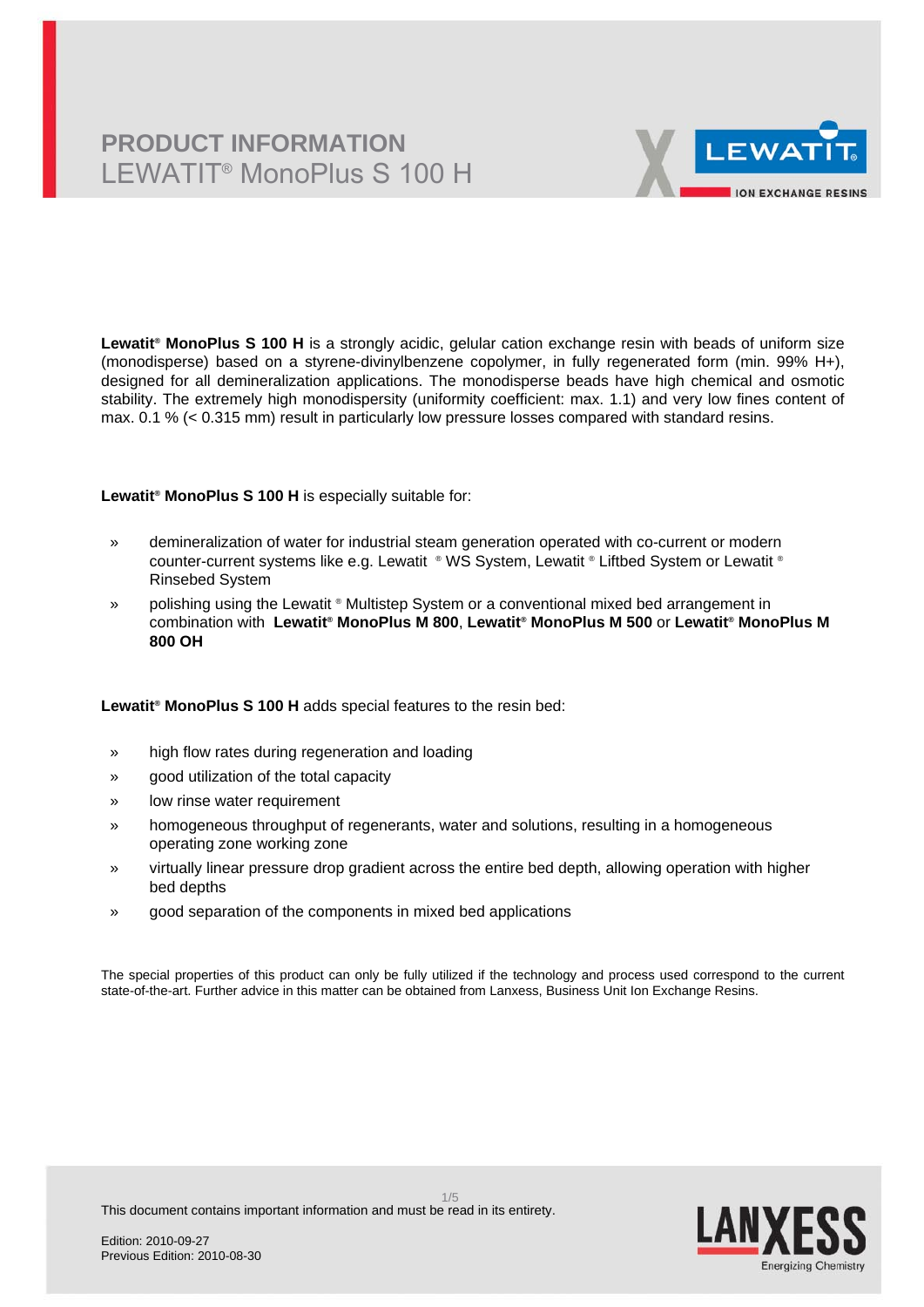

### General Description

| lonic form as shipped | H+                      |
|-----------------------|-------------------------|
| Functional group      | sulfonic acid           |
| Matrix                | crosslinked polystyrene |
| Structure             | gel type beads          |
| Appearance            | dark brown, translucent |

## Physical and Chemical Properties

|                         |                            | metric units |                                  |
|-------------------------|----------------------------|--------------|----------------------------------|
| Uniformity Coefficient* |                            | max.         | 1.1                              |
| Mean bead size*         |                            | mm           | $0.62 (+/-)$<br>0.05)            |
| <b>Bulk density</b>     | (+/- 5 %)                  | g/           | 770                              |
| Density                 |                            | approx. g/ml | 1.22                             |
| Water retention         |                            | wt. %        | 47<br>53<br>$\blacksquare$       |
| Total capacity*         |                            | min. eq/l    | 1.8                              |
| Volume change           | $H^* \longrightarrow Na^*$ | max. vol. %  | - 8                              |
| Stability               | at pH-range                |              | $\Omega$<br>14<br>$\blacksquare$ |
| Storability             | of the product             | max. months  | 24                               |
| Storability             | temperature range          | °C           | $-20$<br>40<br>ä,                |

\* Specification values subjected to continuous monitoring.

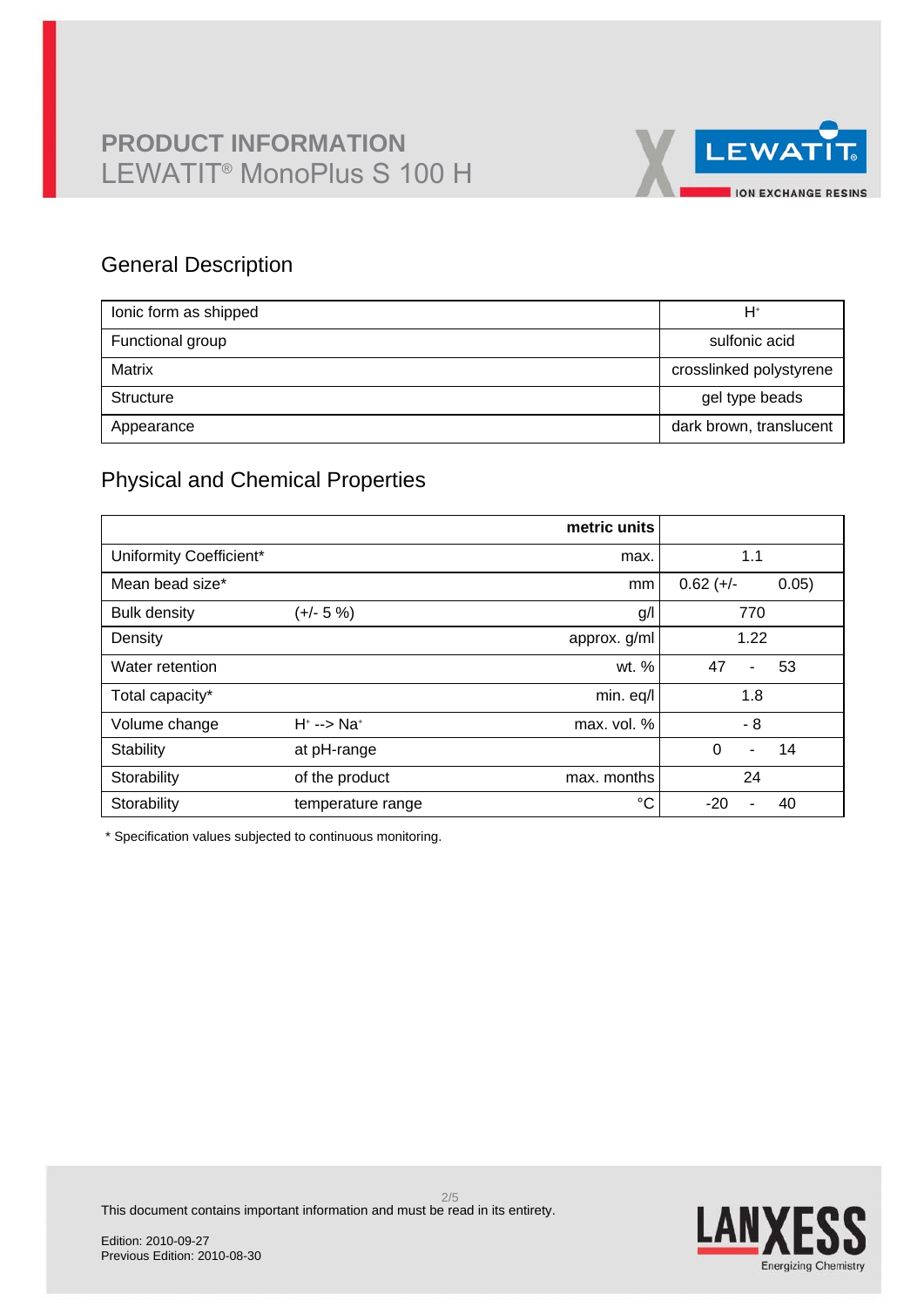

## Recommended Operating Conditions\*

|                                 |                               | metric units                 |                                                    |
|---------------------------------|-------------------------------|------------------------------|----------------------------------------------------|
| Operating temperature           |                               | max. °C                      | 120                                                |
| Operating pH-range              |                               |                              | $\mathbf 0$<br>14<br>$\overline{a}$                |
| Bed depth                       |                               | min. mm                      | 800                                                |
| Specific pressure drop          | (15 °C)                       | approx. kPa*h/m <sup>2</sup> | 1.0                                                |
| Pressure drop                   |                               | max. kPa                     | 200                                                |
| Linear velocity                 | operation                     | max. m/h                     | 60***                                              |
| Linear velocity                 | backwash (20 °C)              | approx. m/h                  | 22<br>15<br>ä,                                     |
| Bed expansion                   | (20 °C, per m/h)              | approx. vol. %               | 4.5                                                |
| Freeboard                       | backwash<br>(extern / intern) | vol. %                       | 60<br>100<br>$\blacksquare$                        |
| Regenerant                      |                               |                              | <b>HCI</b><br>$H_2SO_4$                            |
| Counter current<br>regeneration | level                         | approx. g/l                  | HCI<br>50<br>$H_2SO_4$<br>80                       |
| Counter current<br>regeneration | concentration                 | wt. %                        | <b>HCI</b><br>$4 - 6$<br>$1.5/3**$<br>$H_2SO_4$    |
| Linear velocity                 | regeneration                  | approx. m/h                  | <b>HCI</b><br>5<br>$H_2SO_4$<br>$10 - 20$          |
| Linear velocity                 | rinsing                       | approx. m/h                  | 5                                                  |
| Co current regeneration         | level                         | approx. g/l                  | <b>HCI</b><br>100<br>$H_2SO_4$<br>150              |
| Co current regeneration         | concentration                 | approx. wt. %                | <b>HCI</b><br>$6 - 10$<br>$1.5 - 3**$<br>$H_2SO_4$ |
| Linear velocity                 | regeneration                  | approx. m/h                  | <b>HCI</b><br>5<br>$H_2SO_4$<br>$10 - 20$          |
| Linear velocity                 | rinsing                       | approx. m/h                  | 5                                                  |
| Rinse water requirement         |                               | approx. BV                   | $\overline{2}$                                     |
| Mixed bed operation             |                               |                              |                                                    |
| Bed depth                       |                               | min. mm                      | 500                                                |
| Regenerant                      | level                         | approx. g/l                  | HCI<br>100<br>$H_2SO_4$<br>150                     |
| Regenerant                      | concentration                 | approx. wt. %                | HCI<br>$4 - 6$                                     |



This document contains important information and must be read in its entirety.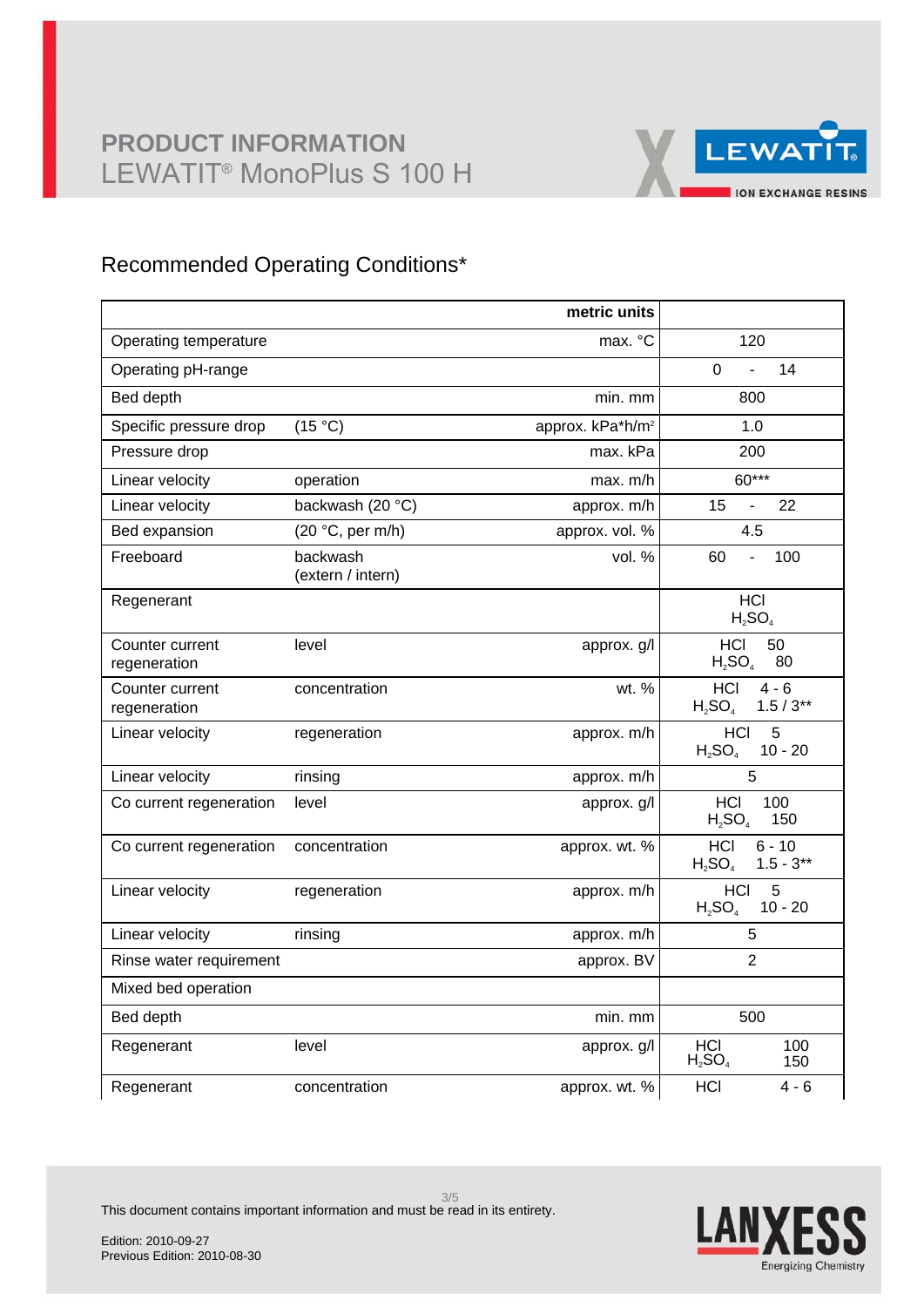# **PRODUCT INFORMATION** LEWATIT® MonoPlus S 100 H



 $H_2SO_4$  2 - 8

\* The recommended operating conditions refer to the use of the product under normal operating conditions. It is based on tests in pilot plants and data obtained from industrial applications. However, additional data are needed to calculate the resin volumes required for ion exchange units. These data are to be found in our Technical Information Sheets.

\*\* Regeneration progressive

\*\*\* 100m/h for polishing

**LAN** Energizing Chemistry

This document contains important information and must be read in its entirety.